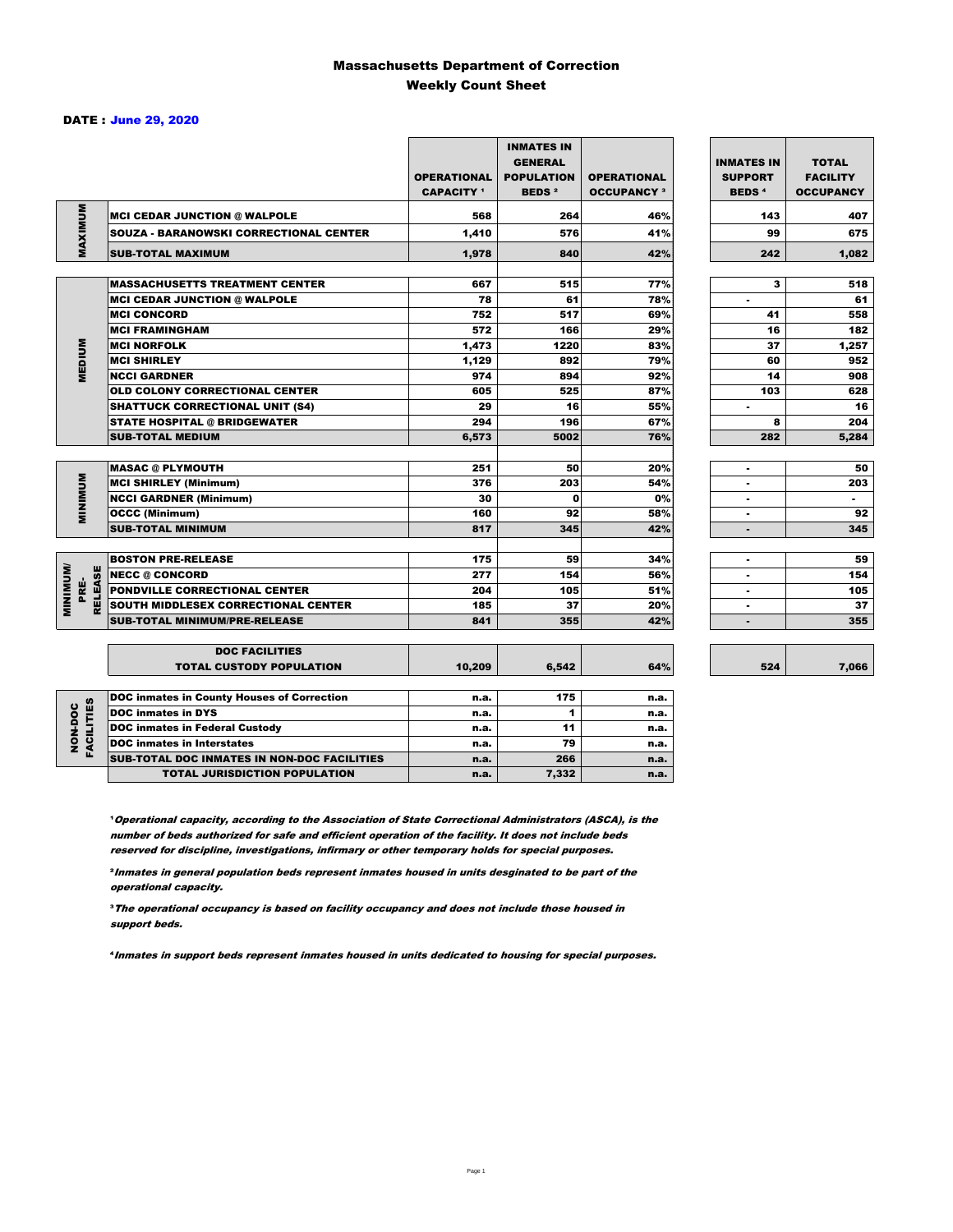### Massachusetts Department of Correction Weekly Count Sheet

| <b>CORRECTIONAL FACILITIES</b>      | <b>TREATMENT</b> | <b>FACILITY</b>  |
|-------------------------------------|------------------|------------------|
| <b>HOSPITAL MISSION</b>             | <b>BEDS</b>      | <b>OCCUPANCY</b> |
| <b>SHATTUCK CORRECTIONAL UNIT</b>   | 29               | 16               |
| <b>STATE HOSPITAL @ BRIDGEWATER</b> | 372              | 196              |
| <b>TOTAL</b>                        | 401              | 212              |

| <b>DOC INMATES IN COUNTY FACILITIES</b>                        | <b>FACILITY</b>  |
|----------------------------------------------------------------|------------------|
|                                                                | <b>OCCUPANCY</b> |
| <b>BARNSTABLE COUNTY</b>                                       | ۰                |
| <b>BERKSHIRE COUNTY</b>                                        | 5                |
| <b>BRISTOL COUNTY</b>                                          | ۰                |
| <b>DUKES COUNTY</b>                                            | ۰                |
| <b>ESSEX COUNTY</b>                                            | 1                |
| <b>FRANKLIN COUNTY</b>                                         | 11               |
| <b>HAMPDEN COUNTY*</b>                                         | 107              |
| <b>HAMPSHIRE COUNTY</b>                                        | 8                |
| <b>MIDDLESEX COUNTY</b>                                        | ۰                |
| <b>NORFOLK COUNTY</b>                                          |                  |
| <b>PLYMOUTH COUNTY</b>                                         | 42               |
| <b>SUFFOLK COUNTY</b>                                          | 1                |
| <b>WORCESTER COUNTY</b>                                        | ۰                |
| <b>TOTAL</b>                                                   | 175              |
| *Note* Hampden County has 53 Section 35 inmates (Stoney Brook) |                  |
| <b>DOC INMATES IN OTHER FACILITIES</b>                         | <b>FACILITY</b>  |
|                                                                | <b>OCCUPANCY</b> |
| <b>FEDERAL BUREAU OF PRISONS</b>                               | 11               |
| <b>DYS</b>                                                     | 1                |
|                                                                |                  |

INTERSTATES 79 TOTAL 91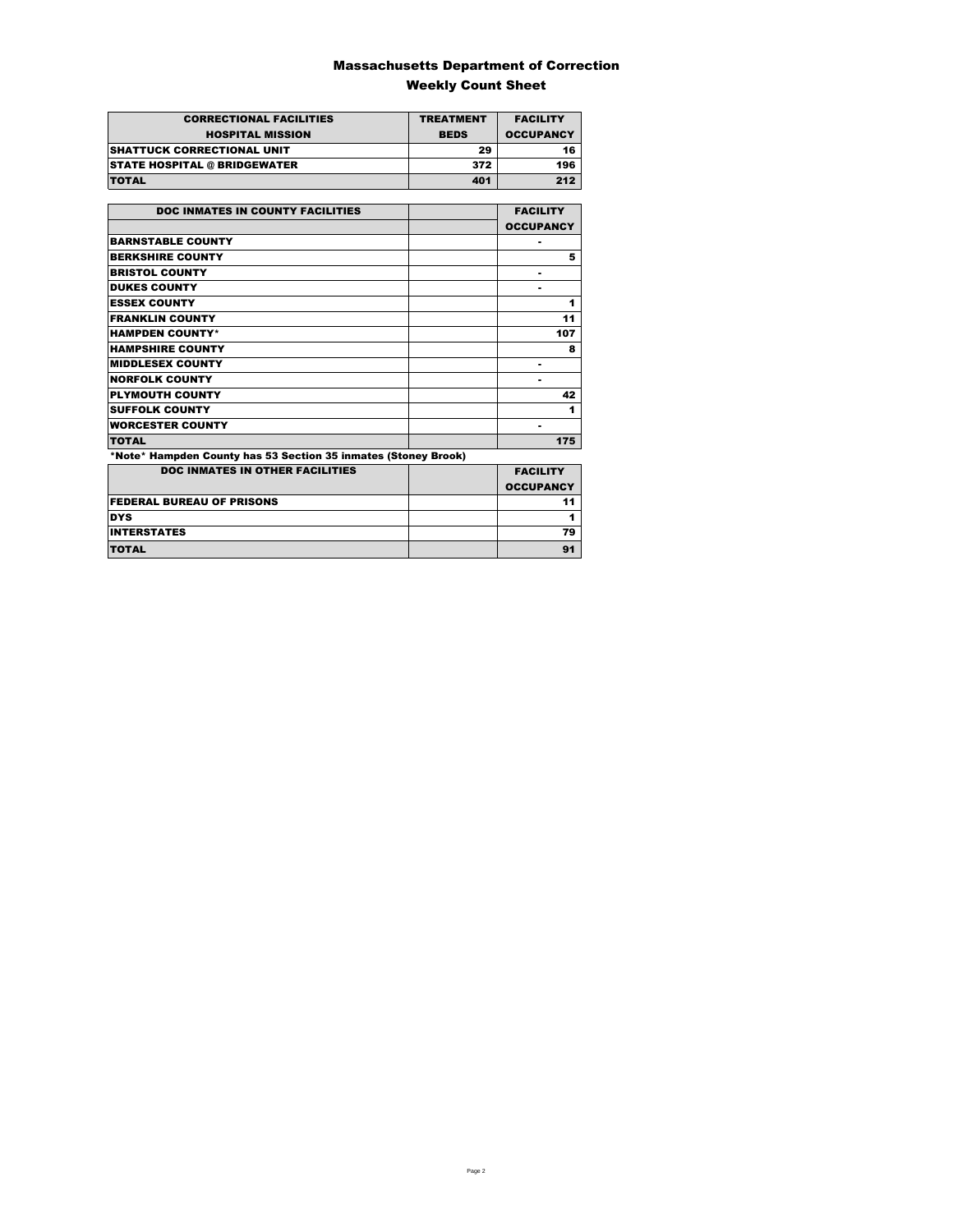#### **06/29/20**

| <b>COUNTY</b>                           | <b>SECURITY LEVEL</b>                 |                               |                                 |                              |                                  |                                |                                  |                              |                                     |                        | <b>TOTAL</b>                  |                                                                                            |
|-----------------------------------------|---------------------------------------|-------------------------------|---------------------------------|------------------------------|----------------------------------|--------------------------------|----------------------------------|------------------------------|-------------------------------------|------------------------|-------------------------------|--------------------------------------------------------------------------------------------|
| <b>BARNSTABLE</b>                       | <b>TYPE</b>                           | <b>MAXIMUM</b>                |                                 | <b>MEDIUM</b>                |                                  |                                | <b>MINIMUM</b>                   |                              | <b>PRE-RELEASE</b>                  |                        | <b>TOTAL</b>                  |                                                                                            |
|                                         |                                       | <b>MALE</b>                   | <b>FEMALE</b>                   | <b>MALE</b>                  | <b>FEMALE</b>                    | <b>MALE</b>                    | <b>FEMALE</b>                    | <b>MALE</b>                  | <b>FEMALE</b>                       | <b>MALE</b>            | <b>FEMALE</b>                 | <b>FACILITY</b>                                                                            |
|                                         | <b>COUNTY</b>                         | $\mathbf 0$                   | $\mathbf{0}$                    | 63                           | 6                                | $\mathbf 0$                    | 0                                | $\mathbf{0}$                 | $\mathbf{0}$                        | 63                     | 6                             | 69                                                                                         |
| <b>HOUSE OF</b>                         | <b>STATE</b>                          | $\mathbf{0}$                  | $\mathbf 0$                     | 0                            | $\overline{0}$                   | $\mathbf 0$                    | $\overline{0}$                   | $\mathbf{0}$                 | $\overline{0}$                      | $\mathbf 0$            | $\mathbf 0$                   | $\mathbf 0$                                                                                |
| <b>CORRECTION</b>                       | FEDERAL                               | $\mathbf 0$<br>$\mathbf 0$    | $\mathbf{0}$<br>$\mathbf{0}$    | 0<br>63                      | 0<br>6                           | $\mathbf 0$<br>$\overline{0}$  | $\mathbf 0$<br>$\mathbf 0$       | $\mathbf 0$<br>$\mathbf{0}$  | $\overline{0}$<br>$\mathbf 0$       | $\mathbf 0$<br>63      | 0<br>6                        | $\mathbf 0$<br>69                                                                          |
|                                         | <b>TOTAL</b><br><b>COUNTY</b>         | $\mathbf 0$                   | $\mathbf{0}$                    | 83                           | $\overline{7}$                   | $\overline{0}$                 | $\mathbf 0$                      | $\mathbf 0$                  | $\mathbf 0$                         | 83                     | 7                             | 90                                                                                         |
| JAIL                                    | <b>OTHER COUNTY</b>                   | $\mathbf 0$                   | $\mathbf 0$                     | 1                            | 0                                | $\mathbf{0}$                   | $\overline{0}$                   | $\mathbf 0$                  | $\overline{0}$                      | $\mathbf{1}$           | $\mathbf 0$                   | $\mathbf{1}$                                                                               |
|                                         | <b>FEDERAL</b>                        | $\mathbf 0$                   | $\mathbf{0}$                    | $\Omega$                     | $\Omega$                         | $\Omega$                       | $\mathbf 0$                      | $\Omega$                     | $\Omega$                            | 0                      | 0                             | $\mathbf 0$                                                                                |
|                                         | <b>TOTAL</b>                          | $\overline{0}$                | $\Omega$                        | 84                           |                                  | $\Omega$                       | $\overline{0}$                   | $\Omega$                     | $\overline{0}$                      | 84                     | $\overline{7}$                | 91                                                                                         |
|                                         | <b>FACILITY TOTAL</b>                 | 0                             | 0                               | 147                          | 13                               | $\mathbf{0}$                   | 0                                | 0                            | 0                                   | 147                    | 13                            | 160                                                                                        |
| <b>BERKSHIRE</b>                        | <b>TYPE</b>                           |                               | <b>MAXIMUM</b>                  | <b>MEDIUM</b>                |                                  |                                | <b>MINIMUM</b>                   |                              | <b>PRE-RELEASE</b>                  |                        | <b>TOTAL</b>                  |                                                                                            |
|                                         |                                       | <b>MALE</b>                   | <b>FEMALE</b>                   | <b>MALE</b>                  | <b>FEMALE</b>                    | <b>MALE</b>                    | <b>FEMALE</b>                    | <b>MALE</b>                  | <b>FEMALE</b>                       | <b>MALE</b>            | <b>FEMALE</b>                 | <b>FACILITY</b>                                                                            |
|                                         | <b>COUNTY</b>                         | $\mathbf{0}$                  | $\mathbf 0$                     | 56                           | 0                                | $\mathbf{0}$                   | $\mathbf{0}$                     | $\mathbf{0}$                 | $\mathbf 0$                         | 56                     | 0                             | 56                                                                                         |
| <b>HOUSE OF</b>                         | <b>STATE</b>                          | 0                             | $\mathbf{0}$                    | 5                            | $\mathbf 0$                      | $\mathbf{0}$                   | $\mathbf 0$                      | $\mathbf{0}$                 | $\mathbf{0}$                        | 5                      | 0                             | 5                                                                                          |
| <b>CORRECTION</b>                       | <b>FEDERAL</b>                        | $\mathbf 0$                   | $\mathbf 0$                     | 0                            | $\overline{0}$                   | $\mathbf{0}$                   | $\overline{0}$                   | $\mathbf{0}$                 | $\mathbf 0$                         | $\mathbf 0$            | 0                             | $\mathbf 0$                                                                                |
|                                         | <b>TOTAL</b>                          | $\overline{0}$                | $\mathbf{0}$                    | 61                           | $\overline{0}$                   | $\overline{0}$                 | $\overline{0}$                   | $\mathbf{0}$                 | $\overline{0}$                      | 61                     | $\overline{0}$                | 61                                                                                         |
|                                         | <b>COUNTY</b>                         | $\overline{0}$                | $\overline{0}$                  | 85                           | $\overline{0}$<br>$\overline{0}$ | $\mathbf 0$<br>$\Omega$        | $\overline{0}$                   | $\overline{0}$<br>$\Omega$   | $\overline{0}$                      | 85<br>$\mathbf 0$      | $\mathbf{0}$<br>$\mathbf{0}$  | 85                                                                                         |
| JAIL                                    | <b>OTHER COUNTY</b><br><b>FEDERAL</b> | 0<br>$\mathbf 0$              | $\mathbf{0}$<br>$\mathbf{0}$    | 0<br>0                       | $\overline{0}$                   | $\mathbf{0}$                   | $\overline{0}$<br>$\overline{0}$ | $\mathbf 0$                  | $\mathbf{0}$<br>$\overline{0}$      | $\mathbf 0$            | $\mathbf{0}$                  | $\pmb{0}$<br>$\mathbf 0$                                                                   |
|                                         | <b>TOTAL</b>                          | $\mathbf 0$                   | $\mathbf{0}$                    | 85                           | $\overline{0}$                   | $\mathbf{0}$                   | $\mathbf 0$                      | $\mathbf{0}$                 | $\mathbf 0$                         | 85                     | $\overline{0}$                | 85                                                                                         |
|                                         | <b>FACILITY TOTAL</b>                 | 0                             | $\bf{0}$                        | 146                          | 0                                | 0                              | $\bf{0}$                         | 0                            | 0                                   | 146                    | 0                             | 146                                                                                        |
|                                         |                                       |                               |                                 |                              |                                  |                                |                                  |                              |                                     |                        |                               |                                                                                            |
| <b>BRISTOL</b>                          | <b>TYPE</b>                           | <b>MAXIMUM</b>                |                                 | <b>MEDIUM</b>                |                                  |                                | <b>MINIMUM</b>                   |                              | <b>PRE-RELEASE</b>                  |                        | <b>TOTAL</b>                  |                                                                                            |
| <b>Ash Street</b>                       | <b>COUNTY</b>                         | <b>MALE</b>                   | <b>FEMALE</b>                   | <b>MALE</b>                  | <b>FEMALE</b>                    | <b>MALE</b>                    | <b>FEMALE</b>                    | <b>MALE</b>                  | <b>FEMALE</b>                       | <b>MALE</b>            | <b>FEMALE</b>                 | <b>FACILITY</b>                                                                            |
| <b>HOUSE OF</b>                         | <b>STATE</b>                          | 0<br>$\mathbf{0}$             | $\mathbf{0}$<br>$\mathbf{0}$    | 14<br>0                      | $\mathbf 0$<br>$\mathbf 0$       | $\mathbf 0$<br>$\mathbf{0}$    | 0<br>$\mathbf{0}$                | $\mathbf{0}$<br>$\mathbf{0}$ | $\mathbf{0}$<br>$\mathbf{0}$        | 14<br>0                | 0<br>$\mathbf{0}$             | 14<br>0                                                                                    |
| <b>CORRECTION</b>                       | <b>FEDERAL</b>                        | $\mathbf{0}$                  | $\mathbf{0}$                    | 0                            | $\overline{0}$                   | $\mathbf{0}$                   | $\mathbf{0}$                     | $\mathbf{0}$                 | $\overline{0}$                      | $\mathbf 0$            | 0                             | $\mathbf 0$                                                                                |
|                                         | <b>TOTAL</b>                          | $\overline{0}$                | $\mathbf{0}$                    | 14                           | $\overline{0}$                   | $\mathbf 0$                    | $\overline{0}$                   | $\mathbf{0}$                 | $\overline{0}$                      | 14                     | $\overline{0}$                | 14                                                                                         |
|                                         | <b>COUNTY</b>                         | $\overline{0}$                | $\Omega$                        | 76                           | $\overline{0}$                   | $\mathbf 0$                    | $\overline{0}$                   | $\overline{0}$               | $\overline{0}$                      | 76                     | $\overline{0}$                | 76                                                                                         |
| JAIL                                    | <b>OTHER COUNTY</b>                   | $\mathbf 0$                   | $\mathbf 0$                     | 0                            | $\overline{0}$                   | $\mathbf{0}$                   | $\overline{0}$                   | $\mathbf 0$                  | $\overline{0}$                      | $\mathbf 0$            | $\mathbf{0}$                  | $\mathbf 0$                                                                                |
|                                         | <b>FEDERAL</b>                        | $\overline{0}$                | $\mathbf{0}$                    | 0                            | $\overline{0}$                   | $\Omega$                       | $\overline{0}$                   | $\Omega$                     |                                     | $\mathbf 0$            | 0                             | $\mathbf 0$                                                                                |
|                                         | <b>TOTAL</b>                          | $\overline{0}$                | $\mathbf{0}$                    | 76                           | $\overline{0}$                   | $\overline{0}$                 | $\overline{0}$                   | $\overline{0}$               | $\mathbf{0}$                        | 76                     | $\overline{0}$                | 76                                                                                         |
|                                         |                                       |                               |                                 |                              |                                  |                                |                                  |                              |                                     |                        |                               |                                                                                            |
|                                         | <b>FACILITY TOTAL</b>                 | 0                             | 0                               | 90                           | 0                                | 0                              | 0                                | 0                            | 0                                   | 90                     | 0                             | 90                                                                                         |
| <b>BRISTOL</b>                          | <b>TYPE</b>                           | <b>MAXIMUM</b>                |                                 | <b>MEDIUM</b>                |                                  |                                | <b>MINIMUM</b>                   |                              | <b>PRE-RELEASE</b>                  |                        | <b>TOTAL</b>                  |                                                                                            |
| <b>Dartmouth</b>                        |                                       | <b>MALE</b>                   | <b>FEMALE</b>                   | <b>MALE</b>                  | <b>FEMALE</b>                    | <b>MALE</b>                    | <b>FEMALE</b>                    | <b>MALE</b>                  | <b>FEMALE</b>                       | <b>MALE</b>            | <b>FEMALE</b>                 | <b>FACILITY</b>                                                                            |
|                                         | <b>COUNTY</b>                         | $\mathbf 0$                   | $\mathbf 0$                     | 141                          | 0                                | 0                              | 0                                | $\mathbf 0$                  | $\overline{0}$                      | 141                    | 0                             | 141                                                                                        |
| <b>HOUSE OF</b>                         | <b>STATE</b>                          | $\mathbf 0$                   | $\mathbf{0}$                    | 0                            | $\overline{0}$                   | $\Omega$                       | 0                                | $\Omega$                     | $\mathbf{0}$                        | $\mathbf 0$            | $\mathbf 0$                   | 0                                                                                          |
| <b>CORRECTION</b>                       | <b>FEDERAL</b>                        | $\mathbf 0$                   | $\mathbf{0}$                    | 1                            | 0                                | $\mathbf 0$                    | 0                                | $\mathbf 0$                  | $\mathbf{0}$                        | $\mathbf{1}$           | 0                             | 1                                                                                          |
|                                         | <b>TOTAL</b><br><b>COUNTY</b>         | $\overline{0}$<br>$\mathbf 0$ | $\mathbf{0}$<br>$\mathbf{0}$    | 142<br>288                   | $\mathbf 0$<br>10                | $\overline{0}$<br>$\mathbf{0}$ | $\mathbf 0$<br>$\mathbf 0$       | $\mathbf{0}$<br>$\mathbf{0}$ | $\overline{0}$<br>$\mathbf 0$       | 142<br>288             | $\mathbf 0$<br>10             | 142                                                                                        |
| JAIL                                    | <b>OTHER COUNTY</b>                   | $\overline{0}$                | $\mathbf{0}$                    | 62                           | 1                                | $\mathbf{0}$                   | $\overline{0}$                   | $\Omega$                     | $\overline{0}$                      | 62                     | 1                             | 298<br>63                                                                                  |
|                                         | <b>FEDERAL</b>                        | $\mathbf 0$                   | $\mathbf{0}$                    | 2                            | 0                                | $\mathbf{0}$                   | 0                                | $\mathbf{0}$                 | $\mathbf 0$                         | 2                      | 0                             | $\overline{c}$                                                                             |
|                                         | <b>TOTAL</b>                          | $\mathbf 0$                   | $\overline{0}$                  | 352                          | 11                               | $\overline{0}$                 | $\mathbf 0$                      | $\overline{0}$               | $\mathbf 0$                         | 352                    | 11                            | 363                                                                                        |
|                                         | <b>FACILITY TOTAL</b>                 | $\mathbf 0$                   | $\mathbf{0}$                    | 494                          | 11                               | $\mathbf{0}$                   | $\bf{0}$                         | 0                            | $\bf{0}$                            | 494                    | 11                            | 505                                                                                        |
|                                         |                                       |                               |                                 |                              |                                  |                                |                                  |                              |                                     |                        |                               |                                                                                            |
| <b>BRISTOL</b><br><b>Women's Center</b> | <b>TYPE</b>                           | <b>MALE</b>                   | <b>MAXIMUM</b><br><b>FEMALE</b> | <b>MEDIUM</b><br><b>MALE</b> | <b>FEMALE</b>                    | <b>MALE</b>                    | <b>MINIMUM</b><br><b>FEMALE</b>  | <b>MALE</b>                  | <b>PRE-RELEASE</b><br><b>FEMALE</b> | <b>MALE</b>            | <b>TOTAL</b><br><b>FEMALE</b> | <b>FACILITY</b>                                                                            |
|                                         | <b>COUNTY</b>                         | 0                             | 0                               | 0                            | $\overline{c}$                   | $\mathbf 0$                    | 1                                | 0                            | $\mathbf 0$                         | 0                      | 3                             | 3                                                                                          |
| <b>SENTENCED</b>                        | <b>STATE</b>                          | $\overline{0}$                | $\Omega$                        | $\overline{0}$               | $\mathbf 0$                      | $\overline{0}$                 | $\mathbf 0$                      | $\mathbf{0}$                 | $\mathbf{0}$                        | $\mathbf{0}$           | $\overline{0}$                |                                                                                            |
|                                         | <b>FEDERAL</b>                        | 0                             | $\mathbf 0$                     | 0                            | $\mathbf 0$                      | $\mathbf{0}$                   | $\mathbf 0$                      | $\mathbf 0$                  | $\mathbf 0$                         | $\pmb{0}$              | 0                             |                                                                                            |
|                                         | <b>TOTAL</b>                          | $\mathbf 0$                   | $\mathbf{0}$                    | $\mathbf 0$                  | $\overline{2}$                   | $\mathbf{0}$                   | $\mathbf{1}$                     | $\mathbf{0}$                 | $\mathbf 0$                         | $\bf 0$                | 3                             |                                                                                            |
|                                         | <b>COUNTY</b>                         | $\mathbf 0$                   | $\mathbf 0$                     | $\overline{0}$               | 12                               | $\Omega$                       | $\mathbf 0$                      | $\mathbf 0$                  | $\overline{0}$                      | $\pmb{0}$              | 12                            | 12                                                                                         |
| <b>UNSENTENCED</b>                      | INS                                   | 0<br>$\overline{0}$           | $\mathbf 0$<br>$\Omega$         | $\pmb{0}$<br>0               | 0<br>$\mathbf 0$                 | $\mathbf 0$<br>$\mathbf{0}$    | 0<br>$\overline{0}$              | $\mathbf{0}$<br>$\mathbf{0}$ | $\mathbf 0$<br>$\overline{0}$       | $\pmb{0}$<br>$\pmb{0}$ | 0<br>0                        |                                                                                            |
|                                         | <b>FEDERAL</b><br><b>TOTAL</b>        | $\overline{0}$                | $\mathbf{0}$                    | $\mathbf 0$                  | 12                               | $\overline{0}$                 | $\overline{0}$                   | $\overline{0}$               | $\mathbf 0$                         | $\bf 0$                | 12                            |                                                                                            |
|                                         | <b>FACILITY TOTAL</b>                 | 0                             | $\mathbf{0}$                    | 0                            | 14                               | $\mathbf{0}$                   | 1                                | $\mathbf 0$                  | 0                                   | 0                      | 15                            |                                                                                            |
|                                         |                                       |                               |                                 |                              |                                  |                                |                                  |                              |                                     |                        |                               | $\Omega$<br>$\pmb{0}$<br>$\ensuremath{\mathsf{3}}$<br>$\pmb{0}$<br>$\mathbf 0$<br>12<br>15 |
| <b>DUKES</b>                            | <b>TYPE</b>                           |                               | <b>MAXIMUM</b>                  |                              | <b>MEDIUM</b>                    |                                | <b>MINIMUM</b>                   |                              | <b>PRE-RELEASE</b>                  |                        | <b>TOTAL</b>                  |                                                                                            |
|                                         |                                       | <b>MALE</b>                   | <b>FEMALE</b>                   | <b>MALE</b>                  | <b>FEMALE</b>                    | <b>MALE</b>                    | <b>FEMALE</b>                    | <b>MALE</b>                  | <b>FEMALE</b>                       |                        |                               | <b>MALE   FEMALE   FACILITY</b>                                                            |
| <b>HOUSE OF</b>                         | <b>COUNTY</b><br><b>STATE</b>         | 4<br>0                        | $\mathbf{0}$<br>0               | 5<br>0                       | $\mathbf 0$<br>$\mathbf 0$       | $\mathbf{1}$<br>$\mathbf{0}$   | $\mathbf 0$<br>0                 | $\mathbf 0$<br>0             | $\mathbf 0$<br>$\mathbf 0$          | 10<br>0                | $\mathbf{0}$<br>0             |                                                                                            |
| <b>CORRECTION</b>                       | <b>FEDERAL</b>                        | 0                             | $\mathbf{0}$                    | 0                            | $\mathbf 0$                      | $\overline{0}$                 | $\mathbf 0$                      | $\mathbf 0$                  | $\mathbf 0$                         | 0                      | 0                             |                                                                                            |
|                                         | <b>TOTAL</b>                          | $\overline{4}$                | $\mathbf 0$                     | $\sqrt{5}$                   | $\mathbf 0$                      | 1                              | $\mathbf 0$                      | $\mathbf 0$                  | $\mathbf 0$                         | 10                     | $\mathbf 0$                   |                                                                                            |
|                                         | <b>COUNTY</b>                         | 0                             | $\mathbf{0}$                    | $\pmb{0}$                    | $\mathbf 0$                      | $\mathbf 0$                    | $\mathbf 0$                      | $\mathbf 0$                  | $\mathbf 0$                         | $\mathbf 0$            | $\pmb{0}$                     | 10                                                                                         |
| JAIL                                    | <b>OTHER COUNTY</b>                   | $\overline{0}$                | $\mathbf{0}$                    | $\mathbf 0$                  | $\overline{0}$                   | $\mathbf{0}$                   | $\mathbf{0}$                     | $\mathbf{0}$                 | $\overline{0}$                      | $\mathbf 0$            | $\mathbf{0}$                  |                                                                                            |
|                                         | <b>FEDERAL</b><br><b>TOTAL</b>        | 0<br>$\mathbf 0$              | $\mathbf 0$<br>$\mathbf 0$      | 0<br>$\pmb{0}$               | 0<br>$\mathbf 0$                 | $\mathbf 0$<br>$\mathbf 0$     | 0<br>$\mathbf 0$                 | $\mathbf 0$<br>$\mathbf 0$   | $\mathbf 0$                         | 0<br>$\pmb{0}$         | $\pmb{0}$<br>$\mathbf 0$      | 10<br>$\pmb{0}$<br>$\mathbf 0$<br>$\pmb{0}$<br>$\pmb{0}$<br>$\pmb{0}$<br>$\pmb{0}$         |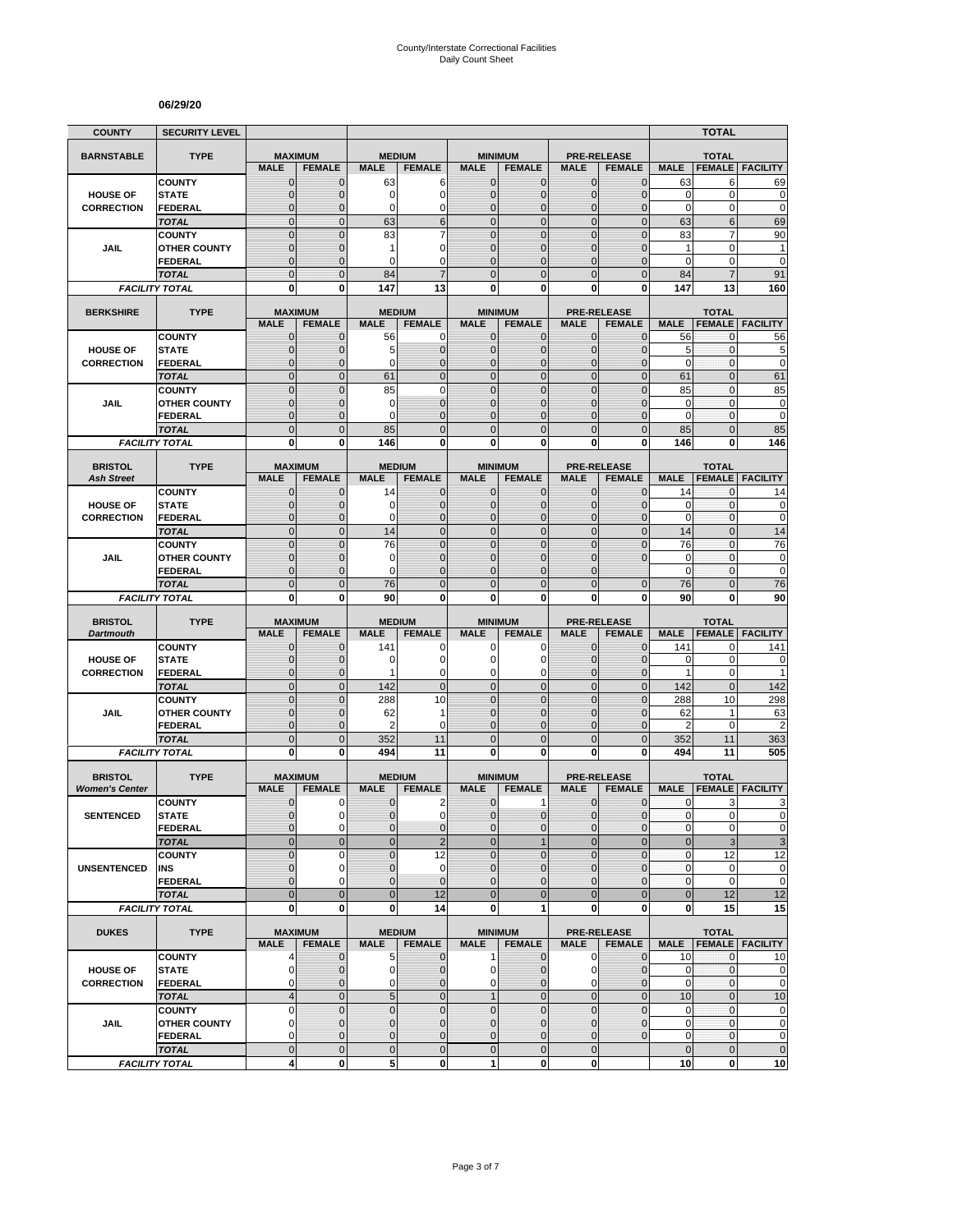# County/Interstate Correctional Facilities Daily Count Sheet

| <b>ESSEX</b>                            | <b>TYPE</b>                           |                     | <b>MAXIMUM</b>                   | <b>MEDIUM</b>     |                                | <b>MINIMUM</b>               |                                 |                            | <b>PRE-RELEASE</b>                  |                         | <b>TOTAL</b>                  |                          |
|-----------------------------------------|---------------------------------------|---------------------|----------------------------------|-------------------|--------------------------------|------------------------------|---------------------------------|----------------------------|-------------------------------------|-------------------------|-------------------------------|--------------------------|
| <b>Middleton</b>                        |                                       | <b>MALE</b>         | <b>FEMALE</b>                    | <b>MALE</b>       | <b>FEMALE</b>                  | <b>MALE</b>                  | <b>FEMALE</b>                   | MALE                       | <b>FEMALE</b>                       | <b>MALE</b>             | <b>FEMALE</b>                 | <b>FACILITY</b>          |
|                                         | <b>COUNTY</b>                         | 0                   | 0                                | 203               | 0                              | $\mathbf 0$                  | $\mathbf{0}$                    | 0                          | $\Omega$                            | 203                     | 0                             | 203                      |
| <b>HOUSE OF</b>                         | <b>STATE</b>                          | 0                   | $\mathbf 0$                      | $\Omega$          | 0                              | $\mathbf{0}$                 | $\Omega$                        | $\mathbf 0$                | $\Omega$                            | $\Omega$                | $\Omega$                      | 0                        |
| <b>CORRECTION</b>                       | <b>FEDERAL</b>                        | 0<br>$\overline{0}$ | $\mathbf 0$                      | 0                 | 0                              | $\mathbf{0}$                 | $\mathbf 0$                     | $\mathbf{0}$               | $\mathbf 0$                         | $\mathbf 0$             | $\mathbf{0}$                  | $\mathbf 0$              |
|                                         | <b>TOTAL</b><br><b>COUNTY</b>         | $\mathbf 0$         | $\overline{0}$<br>$\overline{0}$ | 203<br>640        | $\mathbf 0$<br>$\overline{0}$  | $\mathbf 0$<br>$\mathbf{0}$  | $\overline{0}$<br>$\Omega$      | $\mathbf 0$<br>$\mathbf 0$ | $\overline{0}$<br>$\Omega$          | 203<br>640              | $\mathbf{0}$<br>$\mathbf 0$   | 203<br>640               |
| JAIL                                    | <b>OTHER COUNTY</b>                   | $\mathbf 0$         | $\overline{0}$                   | 0                 | 0                              | $\mathbf{0}$                 | $\mathbf{0}$                    | $\mathbf 0$                | ſ                                   | 0                       | $\mathbf 0$                   | 0                        |
|                                         | <b>FEDERAL</b>                        | $\mathbf{0}$        |                                  | $\Omega$          | $\Omega$                       | $\mathbf{0}$                 | $\Omega$                        | $\mathbf{0}$               | 0                                   | $\Omega$                | $\mathbf 0$                   | 0                        |
|                                         | <b>TOTAL</b>                          | $\overline{0}$      | $\mathbf 0$                      | 640               | $\Omega$                       | $\Omega$                     | $\Omega$                        | $\overline{0}$             | $\Omega$                            | 640                     | $\Omega$                      | 640                      |
|                                         | <b>FACILITY TOTAL</b>                 | 0                   | 0                                | 843               | O                              | $\bf{0}$                     | 0                               | 0                          | 0                                   | 843                     | 0                             | 843                      |
|                                         |                                       |                     |                                  |                   |                                |                              |                                 |                            |                                     |                         |                               |                          |
| <b>ESSEX</b><br>W.I.T.                  | <b>TYPE</b>                           | <b>MALE</b>         | <b>MAXIMUM</b><br><b>FEMALE</b>  | <b>MALE</b>       | <b>MEDIUM</b><br><b>FEMALE</b> | <b>MALE</b>                  | <b>MINIMUM</b><br><b>FEMALE</b> | <b>MALE</b>                | <b>PRE-RELEASE</b><br><b>FEMALE</b> | <b>MALE</b>             | <b>TOTAL</b><br><b>FEMALE</b> | <b>FACILITY</b>          |
|                                         | <b>COUNTY</b>                         | $\mathbf{0}$        | 0                                | $\mathbf 0$       | 0                              | $\mathbf 0$                  | $\mathbf{0}$                    | $\mathbf 0$                | 9                                   | 0                       | 9                             | 9                        |
| <b>SENTENCED</b>                        | <b>STATE</b>                          | 0                   | $\mathbf 0$                      | $\mathbf{0}$      | $\mathbf 0$                    | $\mathbf{0}$                 | $\mathbf{0}$                    | 0                          | $\Omega$                            | $\mathbf{0}$            | $\mathbf 0$                   | 0                        |
|                                         | <b>FEDERAL</b>                        | $\overline{0}$      | $\mathbf 0$                      | $\mathbf{0}$      | 0                              | $\mathbf{0}$                 | 0                               | $\mathbf 0$                | 0                                   | $\mathbf{0}$            | 0                             | 0                        |
|                                         | <b>TOTAL</b>                          | $\overline{0}$      | $\overline{0}$                   | $\mathbf{0}$      | $\overline{0}$                 | $\mathbf{0}$                 | $\overline{0}$                  | $\overline{0}$             | 9                                   | $\mathbf{0}$            | 9                             | 9                        |
|                                         | <b>FACILITY TOTAL</b>                 | 0                   | 0                                | $\bf{0}$          | O                              | $\bf{0}$                     | $\mathbf{0}$                    | 0                          | 9                                   | $\bf{0}$                | 9                             | 9                        |
|                                         |                                       |                     |                                  |                   |                                |                              |                                 |                            |                                     |                         |                               |                          |
| <b>ESSEX</b><br>LCAC                    | <b>TYPE</b>                           | <b>MALE</b>         | <b>MAXIMUM</b><br><b>FEMALE</b>  | <b>MALE</b>       | <b>MEDIUM</b><br><b>FEMALE</b> | <b>MALE</b>                  | <b>MINIMUM</b><br><b>FEMALE</b> | <b>MALE</b>                | <b>PRE-RELEASE</b><br><b>FEMALE</b> | <b>MALE</b>             | <b>TOTAL</b>                  | <b>FEMALE</b>   FACILITY |
|                                         | <b>COUNTY</b>                         | 0                   | 0                                | $\mathbf{0}$      | 0                              | 0                            | $\mathbf{0}$                    | 97                         | $\Omega$                            | 97                      | $\Omega$                      | 97                       |
| <b>HOUSE OF</b>                         | <b>STATE</b>                          | 0                   | $\overline{0}$                   | $\mathbf 0$       | 0                              |                              | $\Omega$                        | 0                          | 0                                   | 1                       | $\mathbf 0$                   |                          |
| <b>CORRECTION</b>                       | FEDERAL                               | 0                   | 0                                | $\mathbf{0}$      | 0                              | 0                            | $\Omega$                        | 1                          | $\Omega$                            | $\mathbf{1}$            | $\mathbf 0$                   | 1                        |
|                                         | <b>TOTAL</b>                          | $\Omega$            | $\overline{0}$                   | $\mathbf{0}$      | $\overline{0}$                 | $\overline{1}$               | $\Omega$                        | 98                         | $\Omega$                            | 99                      | $\Omega$                      | 99                       |
|                                         | <b>FACILITY TOTAL</b>                 | 0                   | 0                                | 0                 | 0                              | 1                            | 0                               | 98                         | $\bf{0}$                            | 99                      | 0                             | 99                       |
|                                         |                                       |                     |                                  |                   |                                |                              |                                 |                            |                                     |                         |                               |                          |
| <b>FRANKLIN</b>                         | <b>TYPE</b>                           |                     | <b>MAXIMUM</b>                   |                   | <b>MEDIUM</b>                  |                              | <b>MINIMUM</b>                  |                            | <b>PRE-RELEASE</b>                  |                         | <b>TOTAL</b>                  |                          |
|                                         |                                       | <b>MALE</b>         | <b>FEMALE</b>                    | <b>MALE</b>       | <b>FEMALE</b>                  | <b>MALE</b>                  | <b>FEMALE</b>                   | <b>MALE</b>                | <b>FEMALE</b><br>$\Omega$           | <b>MALE</b>             | <b>FEMALE</b>                 | <b>FACILITY</b>          |
| <b>HOUSE OF</b>                         | <b>COUNTY</b><br><b>OTHER - VT</b>    | $\mathbf{0}$<br>0   | 0<br>$\overline{0}$              | 54<br>$\mathbf 0$ | 3<br>0                         | $\mathbf{0}$<br>$\mathbf{0}$ | 0<br>$\mathbf 0$                | 0<br>$\mathbf 0$           | $\Omega$                            | 54<br>$\mathbf 0$       | 3<br>$\mathbf 0$              | 57<br>$\mathbf 0$        |
| <b>CORRECTION</b>                       | <b>STATE</b>                          | $\Omega$            | $\mathbf 0$                      | 10                |                                | $\Omega$                     | $\Omega$                        | 0                          | $\sqrt{ }$                          | 10                      | $\overline{1}$                | 11                       |
|                                         | FEDERAL                               | $\mathbf{0}$        | $\overline{0}$                   | $\mathbf 0$       | 0                              | $\mathbf{0}$                 | $\mathbf{0}$                    | 0                          | $\overline{0}$                      | $\mathbf 0$             | $\mathbf 0$                   | $\mathbf 0$              |
|                                         | <b>TOTAL</b>                          | $\overline{0}$      | $\mathbf{0}$                     | 64                | $\overline{4}$                 | $\mathbf{0}$                 | $\overline{0}$                  | $\mathbf 0$                | $\overline{0}$                      | 64                      | $\overline{4}$                | 68                       |
|                                         | <b>COUNTY</b>                         | $\Omega$            | $\overline{0}$                   | 37                | 7                              | $\Omega$                     | $\Omega$                        | $\mathbf 0$                | $\Omega$                            | 37                      | 7                             | 44                       |
| JAIL                                    | <b>OTHER COUNTY</b>                   | 0                   | $\mathbf 0$                      | 23                | 0                              | $\mathbf 0$                  | $\Omega$                        | $\mathbf 0$                | $\sqrt{ }$                          | 23                      | $\mathbf 0$                   | 23                       |
|                                         | <b>FEDERAL</b>                        | 0                   | 0                                | 0                 | 0                              | $\mathbf{0}$                 | $\Omega$                        | 0                          | $\Omega$                            | $\mathbf 0$             | $\mathbf 0$                   | $\mathbf 0$              |
|                                         | <b>TOTAL</b><br><b>FACILITY TOTAL</b> | $\mathbf{0}$<br>0   | $\overline{0}$<br>0              | 60<br>124         | $\overline{7}$<br>11           | $\mathbf{0}$<br>$\bf{0}$     | $\Omega$<br>0                   | $\overline{0}$<br>0        | $\Omega$<br>0                       | 60<br>124               | $\overline{7}$<br>11          | 67<br>135                |
|                                         |                                       |                     |                                  |                   |                                |                              |                                 |                            |                                     |                         |                               |                          |
| <b>HAMPDEN</b>                          | <b>TYPE</b>                           |                     | <b>MAXIMUM</b>                   | <b>MEDIUM</b>     |                                | <b>MINIMUM</b>               |                                 |                            | <b>PRE-RELEASE</b>                  |                         | <b>TOTAL</b>                  |                          |
| <b>HOC/JAIL</b>                         |                                       | <b>MALE</b>         | <b>FEMALE</b>                    | <b>MALE</b>       | <b>FEMALE</b>                  | <b>MALE</b>                  | <b>FEMALE</b>                   | <b>MALE</b>                | <b>FEMALE</b>                       | <b>MALE</b>             | <b>FEMALE</b>                 | <b>FACILITY</b>          |
|                                         | <b>COUNTY</b>                         | 0                   | $\mathbf 0$                      | 130               | 0                              | 18                           | 0                               | 0                          | $\mathbf 0$                         | 148                     | $\mathbf{0}$                  | 148                      |
| <b>HOUSE OF</b>                         | <b>STATE</b>                          | 0                   | $\overline{0}$                   | 25                | 0                              | 21                           | $\Omega$                        | 0                          | $\Omega$                            | 46                      | $\mathbf{0}$                  | 46                       |
| <b>CORRECTION</b>                       | <b>STATE - ELMO</b><br><b>FEDERAL</b> | $\mathbf{0}$        | $\mathbf 0$                      | $\Omega$          | 0                              | 0                            | $\mathbf{0}$                    | 0<br>$\mathbf 0$           | 0<br>0                              | $\mathbf 0$<br>$\Omega$ | $\mathbf{0}$<br>$\Omega$      | $\mathbf 0$<br>0         |
|                                         | <b>TOTAL</b>                          | $\overline{0}$      | $\overline{0}$                   | 155               | $\overline{0}$                 | 39                           | $\mathbf{0}$                    | $\overline{0}$             | $\Omega$                            | 194                     | $\Omega$                      | 194                      |
|                                         | <b>COUNTY</b>                         | $\overline{0}$      | $\overline{0}$                   | 338               | 0                              | $\mathbf 0$                  | $\overline{0}$                  | $\overline{0}$             | $\overline{0}$                      | 338                     | $\mathbf{0}$                  | 338                      |
| <b>JAIL</b>                             | <b>OTHER COUNTY</b>                   | 0                   | $\mathbf 0$                      | 0                 | 0                              | $\mathbf{0}$                 | $\Omega$                        | $\mathbf 0$                | $\sqrt{ }$                          | $\mathbf 0$             | $\mathbf 0$                   | 0                        |
|                                         | <b>FEDERAL</b>                        | $\Omega$            | $\mathbf 0$                      | 10                | $\Omega$                       | $\mathbf 1$                  | $\Omega$                        | $\mathbf 0$                | $\Omega$                            | 11                      | $\Omega$                      | 11                       |
|                                         | <b>TOTAL</b>                          | $\overline{0}$      | $\overline{0}$                   | 348               | $\Omega$                       |                              | $\overline{0}$                  | $\overline{0}$             | $\Omega$                            | 349                     | U                             | 349                      |
|                                         | <b>FACILITY TOTAL</b>                 | $\mathbf{0}$        | $\boldsymbol{0}$                 | 503               | o                              | 40                           | 0                               | $\mathbf{0}$               | 0                                   | 543                     | 0                             | 543                      |
|                                         |                                       |                     |                                  |                   |                                |                              |                                 |                            |                                     |                         |                               |                          |
| <b>HAMPDEN</b><br><b>WMCAC</b>          | <b>TYPE</b>                           | <b>MALE</b>         | <b>MAXIMUM</b><br><b>FEMALE</b>  | <b>MALE</b>       | <b>MEDIUM</b><br><b>FEMALE</b> | <b>MALE</b>                  | <b>MINIMUM</b><br><b>FEMALE</b> | <b>MALE</b>                | <b>PRE-RELEASE</b><br><b>FEMALE</b> | <b>MALE</b>             | <b>TOTAL</b>                  | <b>FEMALE</b> FACILITY   |
|                                         | <b>COUNTY</b>                         | $\mathbf 0$         | $\mathbf{0}$                     | $\mathbf 0$       | 0                              | 16                           | 0                               | $\mathbf 0$                | $\mathbf 0$                         | 16                      | 0                             | 16                       |
| <b>HOUSE OF</b>                         | <b>STATE</b>                          | $\mathbf{0}$        | $\mathbf{0}$                     | $\overline{0}$    | 0                              | $\mathbf 0$                  | 0                               | $\mathbf{0}$               | $\overline{0}$                      | $\mathbf 0$             | $\mathbf 0$                   | 0                        |
| <b>CORRECTION</b>                       | <b>FEDERAL</b>                        | $\mathbf{0}$        | 0                                | $\overline{0}$    | 0                              | $\mathbf 0$                  | $\Omega$                        | 0                          | 0                                   | $\mathbf 0$             | $\mathbf 0$                   | $\pmb{0}$                |
|                                         | <b>TOTAL</b>                          | $\mathbf{0}$        | $\overline{0}$                   | $\overline{0}$    | $\overline{0}$                 | 16                           | $\mathbf{0}$                    | $\mathbf 0$                | $\mathbf 0$                         | 16                      | $\mathbf 0$                   | 16                       |
|                                         | <b>FACILITY TOTAL</b>                 | $\bf{0}$            | 0                                | $\mathbf{0}$      | 0                              | 16                           | 0                               | 0                          | $\bf{0}$                            | 16                      | 0                             | 16                       |
|                                         |                                       |                     |                                  |                   |                                |                              |                                 |                            |                                     |                         |                               |                          |
| <b>HAMPDEN</b><br><b>Women's Center</b> | <b>TYPE</b>                           | <b>MALE</b>         | <b>MAXIMUM</b><br><b>FEMALE</b>  | <b>MALE</b>       | <b>MEDIUM</b><br><b>FEMALE</b> | <b>MALE</b>                  | <b>MINIMUM</b><br><b>FEMALE</b> | <b>MALE</b>                | <b>PRE-RELEASE</b><br><b>FEMALE</b> | <b>MALE</b>             | <b>TOTAL</b>                  | <b>FEMALE</b> FACILITY   |
|                                         | <b>COUNTY</b>                         | 0                   | 0                                | $\mathbf 0$       | 9                              | $\mathbf 0$                  | 6                               | 0                          | 0                                   | 0                       | 15                            | 15                       |
| <b>HOUSE OF</b>                         | <b>STATE</b>                          | $\mathbf{0}$        | $\mathbf 0$                      | $\mathbf{0}$      | $\overline{2}$                 | $\mathbf{0}$                 | 2                               | $\mathbf 0$                | 1                                   | $\mathbf 0$             | 5                             | 5                        |
| <b>CORRECTION</b>                       | <b>FEDERAL</b>                        | 0                   | 0                                | 0                 | 0                              | $\mathbf{0}$                 | 0                               | $\mathbf{0}$               | 0                                   | $\overline{0}$          | $\mathbf 0$                   | $\mathbf 0$              |
|                                         | <b>TOTAL</b>                          | $\mathbf{0}$        | $\mathbf 0$                      | $\overline{0}$    | 11                             | $\mathbf{0}$                 | $\bf 8$                         | $\mathbf{0}$               |                                     | $\mathbf{0}$            | 20                            | 20                       |
|                                         | <b>COUNTY</b>                         | $\mathbf{0}$        | $\mathbf 0$                      | $\mathbf{0}$      | 30                             | $\mathbf{0}$                 | $\mathbf 0$                     | $\overline{0}$             | $\overline{0}$                      | $\mathbf{0}$            | 30                            | 30                       |
| <b>JAIL</b>                             | <b>OTHER COUNTY</b>                   | 0                   | $\mathbf 0$                      | $\mathbf 0$       | 0                              | $\mathbf 0$<br>$\mathbf 0$   | $\mathbf{0}$                    | 0                          | $\Omega$                            | $\mathbf 0$             | $\mathbf 0$                   | $\pmb{0}$                |
|                                         | <b>FEDERAL</b>                        | 0                   | $\mathbf 0$                      | $\mathbf 0$       | 0                              |                              | $\mathbf{0}$                    | $\mathbf 0$                | $\overline{0}$                      | $\mathbf{0}$            | $\mathbf 0$                   | $\mathbf 0$              |
|                                         | <b>TOTAL</b>                          | $\mathbf{0}$        | $\mathbf 0$                      | $\overline{0}$    | 30                             | $\overline{0}$               | $\mathbf 0$                     | $\mathbf{0}$               | $\mathbf 0$                         | $\mathbf{0}$            | 30                            | 30                       |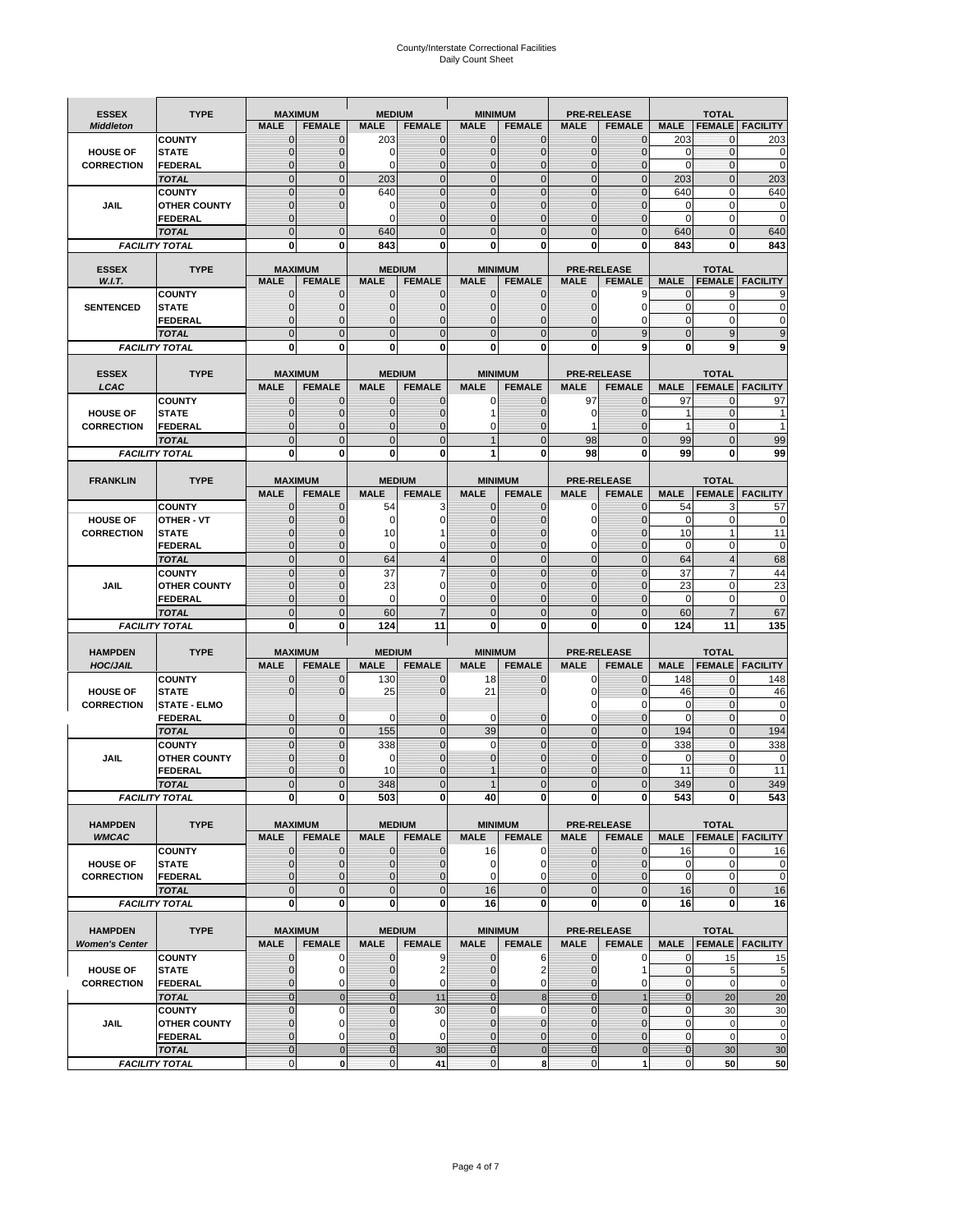| <b>HAMPSHIRE</b>  | <b>TYPE</b>                           | <b>MAXIMUM</b>                |                            |                  | <b>MEDIUM</b>                  | <b>MINIMUM</b>      |                               |                             | <b>PRE-RELEASE</b>          |                  | <b>TOTAL</b>                 |                                          |
|-------------------|---------------------------------------|-------------------------------|----------------------------|------------------|--------------------------------|---------------------|-------------------------------|-----------------------------|-----------------------------|------------------|------------------------------|------------------------------------------|
|                   |                                       | <b>MALE</b>                   | <b>FEMALE</b>              | <b>MALE</b>      | <b>FEMALE</b>                  | <b>MALE</b>         | <b>FEMALE</b>                 | <b>MALE</b>                 | <b>FEMALE</b>               | <b>MALE</b>      | <b>FEMALE</b>                | <b>FACILITY</b>                          |
|                   | <b>COUNTY</b>                         | $\mathbf 0$                   | $\overline{0}$             | 36               | $\mathbf 0$                    | 5                   | $\mathbf{0}$                  | 6                           | $\overline{0}$              | 47               | 0                            | 47                                       |
| <b>HOUSE OF</b>   | <b>STATE</b>                          | ∩                             | 0                          | 3                | $\mathbf{0}$                   | 0                   | $\mathbf 0$                   | 5                           | 0                           | 8                | $\mathbf 0$                  | 8                                        |
| <b>CORRECTION</b> | <b>FEDERAL</b>                        | $\mathbf{0}$                  | 0                          | $\mathbf 0$      | $\mathbf{0}$                   | 0                   | $\mathbf{0}$                  | $\mathbf{0}$                | $\overline{0}$              | $\mathbf 0$      | $\mathbf 0$                  | $\mathbf 0$                              |
|                   | <b>TOTAL</b>                          | $\overline{0}$                | $\mathbf 0$                | 39               | $\overline{0}$                 | 5                   | $\overline{0}$                | 11                          |                             | 55               | $\mathbf 0$                  | 55                                       |
|                   | <b>COUNTY</b>                         | $\Omega$                      | $\mathbf 0$                | 65               | $\mathbf{0}$                   | $\overline{0}$      | $\overline{0}$                | $\mathbf{0}$                | $\mathbf 0$                 | 65               | $\mathbf 0$                  | 65                                       |
| JAIL              | <b>OTHER COUNTY</b>                   | 0                             | $\overline{0}$             | $\overline{0}$   | $\mathbf{0}$                   | $\overline{0}$      | $\overline{0}$                | 0                           | $\overline{0}$              | 0                | $\mathbf{0}$                 | $\pmb{0}$                                |
|                   | <b>FEDERAL</b>                        | $\mathbf{0}$                  | $\overline{0}$             | 3                | 0                              | $\overline{0}$      | $\overline{0}$                | $\mathbf{0}$                | $\overline{0}$              | 3                | $\mathbf 0$                  | 3                                        |
|                   | <b>TOTAL</b>                          | $\Omega$                      | $\overline{0}$             | 68               | $\mathbf{0}$                   | $\bf 0$             | $\overline{0}$                | $\mathbf{0}$                |                             | 68               | $\mathbf 0$                  | 68                                       |
|                   | <b>FACILITY TOTAL</b>                 | $\bf{0}$                      | 0                          | 107              | 0                              | 5                   | 0                             | 11                          |                             | 123              | 0                            | 123                                      |
|                   |                                       |                               |                            |                  |                                |                     |                               |                             |                             |                  |                              |                                          |
| <b>MIDDLESEX</b>  | <b>TYPE</b>                           | <b>MAXIMUM</b>                |                            |                  | <b>MEDIUM</b>                  | <b>MINIMUM</b>      |                               | <b>PRE-RELEASE</b>          |                             |                  | <b>TOTAL</b>                 |                                          |
| E. Cambridge      |                                       | <b>MALE</b>                   | <b>FEMALE</b>              | <b>MALE</b>      | <b>FEMALE</b>                  | <b>MALE</b>         | <b>FEMALE</b>                 | <b>MALE</b>                 | <b>FEMALE</b>               | <b>MALE</b>      | <b>FEMALE</b>                | <b>FACILITY</b>                          |
|                   | <b>COUNTY</b>                         | 0                             | $\mathbf 0$                | 0                | 0                              | 0                   | $\mathbf{0}$                  | 0                           | 0                           | 0                | $\mathbf{0}$                 | 0                                        |
| <b>HOUSE OF</b>   | <b>STATE</b>                          | $\pmb{0}$                     | $\mathbf{0}$               | $\mathbf 0$      | $\bf{0}$                       | 0                   | $\mathbf{0}$                  | $\mathbf 0$                 | 0                           | $\mathbf 0$      | $\mathbf 0$                  | $\mathbf 0$                              |
| <b>CORRECTION</b> | <b>FEDERAL</b>                        | $\mathbf{0}$                  | $\mathbf{0}$               | $\mathbf 0$      | $\mathbf{O}$                   | $\mathbf{0}$        | $\mathbf{0}$                  | $\mathbf{0}$                | $\mathbf 0$                 | $\mathbf 0$      | $\mathbf 0$                  | $\pmb{0}$                                |
|                   | <b>TOTAL</b>                          | $\mathbf{0}$                  | $\overline{0}$             | $\overline{0}$   | $\mathbf{0}$                   | $\overline{0}$      | $\mathbf{0}$                  | $\mathbf{0}$                | $\overline{0}$              | $\overline{0}$   | $\overline{0}$               | $\pmb{0}$                                |
|                   | <b>COUNTY</b>                         | $\mathbf{0}$                  | $\mathbf{0}$               | $\mathbf 0$      | $\mathbf{O}$                   | $\mathbf{0}$        | $\mathbf{0}$                  | $\mathbf{O}$                | $\overline{0}$              | $\mathbf 0$      | $\mathbf{0}$                 | $\pmb{0}$                                |
| JAIL              | <b>OTHER COUNTY</b>                   | $\Omega$                      | $\mathbf 0$                | $\mathbf{0}$     | $\Omega$                       | $\mathbf{0}$        | $\mathbf{0}$                  | $\mathbf{0}$                | $\overline{0}$              | $\mathbf 0$      | $\mathbf{0}$                 | $\mathbf 0$                              |
|                   | <b>FEDERAL</b>                        | $\mathbf{0}$                  | $\mathbf 0$                | $\mathbf 0$      | $\mathbf{O}$                   | 0                   | $\mathbf{0}$                  | $\mathbf{O}$                | 0                           | $\mathbf 0$      | $\mathbf 0$                  | $\mathbf 0$                              |
|                   | <b>TOTAL</b>                          | $\mathbf{0}$                  | $\overline{0}$             | $\overline{0}$   | $\mathbf{0}$                   | $\mathbf 0$         | $\mathbf 0$                   | $\mathbf{0}$                | $\overline{0}$              | $\mathbf 0$      | $\overline{0}$               | $\mathbf 0$                              |
|                   | <b>FACILITY TOTAL</b>                 | 0                             | $\bf{0}$                   | 0                | 0                              | 0                   | 0                             | 0                           | 0                           | 0                | 0                            | $\bf{0}$                                 |
|                   |                                       |                               |                            |                  |                                |                     |                               |                             |                             |                  |                              |                                          |
| <b>MIDDLESEX</b>  | <b>TYPE</b>                           | <b>MAXIMUM</b>                |                            |                  | <b>MEDIUM</b>                  | <b>MINIMUM</b>      |                               | <b>PRE-RELEASE</b>          |                             |                  | <b>TOTAL</b>                 |                                          |
| <b>Billerica</b>  |                                       | <b>MALE</b>                   | <b>FEMALE</b>              | <b>MALE</b>      | <b>FEMALE</b>                  | <b>MALE</b>         | <b>FEMALE</b>                 | <b>MALE</b>                 | <b>FEMALE</b>               | <b>MALE</b>      | <b>FEMALE</b>                | <b>FACILITY</b>                          |
|                   | <b>COUNTY</b>                         | 0                             | $\overline{0}$             | 116              | $\mathbf 0$                    | 20                  | $\mathbf 0$                   | 30                          | $\overline{0}$              | 166              | $\mathbf{0}$                 | 166                                      |
| <b>HOUSE OF</b>   | <b>STATE</b>                          |                               | $\overline{0}$             | 0                | $\mathbf 0$                    | 0                   | $\overline{0}$                | 0                           | $\overline{0}$              | 0                | $\mathbf{0}$                 | 0                                        |
| <b>CORRECTION</b> |                                       | $\Omega$                      | 0                          | 0                | $\mathbf{0}$                   | 0                   | $\mathbf{0}$                  | $\mathbf 0$                 | 0                           | $\mathbf 0$      | $\mathbf 0$                  | $\mathbf 0$                              |
|                   | FEDERAL<br><b>TOTAL</b>               | $\mathbf{0}$                  | $\overline{0}$             | 116              | $\mathbf{0}$                   | 20                  | $\mathbf{0}$                  | 30                          | $\overline{0}$              | 166              | $\overline{0}$               | 166                                      |
|                   |                                       | $\Omega$                      |                            |                  |                                |                     | $\Omega$                      |                             |                             |                  |                              |                                          |
|                   | <b>COUNTY</b>                         |                               | $\overline{0}$             | 386              | $\mathbf 0$                    | $\overline{0}$      |                               | $\mathbf{0}$                | $\overline{0}$              | 386              | $\mathbf{0}$                 | 386                                      |
| JAIL              | <b>OTHER COUNTY</b>                   | $\Omega$                      | 0<br>$\overline{0}$        | 0<br>$\mathbf 0$ | $\overline{0}$                 | 0<br>$\overline{0}$ | $\mathbf 0$                   | $\overline{0}$              | 0                           | 0<br>$\mathbf 0$ | $\mathbf{0}$<br>$\mathbf{0}$ | 0<br>$\mathbf 0$                         |
|                   | <b>FEDERAL</b>                        | 0<br>$\Omega$                 |                            |                  | 0                              | $\mathbf 0$         | $\overline{0}$<br>$\mathbf 0$ | 0<br>$\mathbf{0}$           | $\overline{0}$              |                  |                              |                                          |
|                   | <b>TOTAL</b>                          |                               | $\mathbf 0$                | 386<br>502       | $\mathbf{0}$                   | 20                  | 0                             | 30                          | $\overline{0}$<br>0         | 386<br>552       | $\mathbf 0$<br>$\bf{0}$      | 386<br>552                               |
|                   | <b>FACILITY TOTAL</b>                 |                               | $\mathbf 0$                |                  | $\bf{0}$                       |                     |                               |                             |                             |                  |                              |                                          |
|                   |                                       |                               |                            |                  |                                |                     |                               |                             |                             |                  |                              |                                          |
|                   |                                       |                               |                            |                  |                                |                     |                               |                             |                             |                  |                              |                                          |
| <b>NORFOLK</b>    | <b>TYPE</b>                           | <b>MAXIMUM</b>                |                            |                  | <b>MEDIUM</b>                  | <b>MINIMUM</b>      |                               |                             | <b>PRE-RELEASE</b>          |                  | <b>TOTAL</b>                 |                                          |
| Dedham / RT 128   |                                       | <b>MALE</b>                   | <b>FEMALE</b>              | <b>MALE</b>      | <b>FEMALE</b>                  | <b>MALE</b>         | <b>FEMALE</b>                 | <b>MALE</b>                 | <b>FEMALE</b>               | <b>MALE</b>      | <b>FEMALE</b>                | <b>FACILITY</b>                          |
|                   | <b>COUNTY</b>                         | $\Omega$                      | $\overline{0}$             | 76               | 0                              | 0                   | $\mathbf 0$                   | 24                          | 0                           | 100              | 0                            | 100                                      |
| <b>HOUSE OF</b>   | <b>STATE</b>                          | $\Omega$                      | $\overline{0}$             | 0                | $\mathbf{0}$                   | 0                   | $\overline{0}$                | 0                           | $\overline{0}$              | 0                | 0                            | $\mathbf 0$                              |
| <b>CORRECTION</b> | <b>FEDERAL</b>                        | $\Omega$                      | 0                          | 0                | $\mathbf{0}$                   | 0                   | $\mathbf 0$                   | 0                           | 0                           | $\mathbf 0$      | $\mathbf 0$                  | $\mathbf 0$                              |
|                   | <b>TOTAL</b>                          | $\Omega$                      | $\overline{0}$             | 76               | $\mathbf{0}$                   | $\mathbf 0$         | $\mathbf 0$                   | 24                          | $\overline{0}$              | 100              | $\mathbf 0$                  | 100                                      |
|                   | <b>COUNTY</b>                         | $\Omega$                      | $\overline{0}$             | 161              | $\mathbf{0}$                   | $\overline{0}$      | $\overline{0}$                | 0                           | $\overline{0}$              | 161              | $\mathbf 0$                  | 161                                      |
| JAIL              | INS                                   | $\mathbf{0}$                  | 0                          | 0                | $\overline{0}$                 | 0                   | $\mathbf 0$                   | $\overline{0}$              | 0                           | 0                | 0                            | 0                                        |
|                   | <b>FEDERAL</b>                        | $\Omega$                      | $\overline{0}$             | 63               | $\mathbf 0$                    | $\overline{0}$      | $\overline{0}$                | 0                           | $\overline{0}$              | 63               | $\mathbf{0}$                 | 63                                       |
|                   | <b>TOTAL</b>                          | $\mathbf 0$                   | $\overline{0}$             | 224              | $\mathbf 0$                    | $\overline{0}$      | $\overline{0}$                | $\Omega$                    | $\overline{0}$              | 224              | $\overline{0}$               | 224                                      |
|                   | <b>FACILITY TOTAL</b>                 | $\mathbf 0$                   | $\mathbf 0$                | 300              | 0                              | 0                   | 0                             | 24                          | 0                           | 324              | $\bf{0}$                     | 324                                      |
|                   |                                       |                               |                            |                  |                                |                     |                               |                             |                             |                  |                              |                                          |
| <b>NORFOLK</b>    | <b>TYPE</b>                           | <b>MAXIMUM</b>                |                            |                  | <b>MEDIUM</b>                  | <b>MINIMUM</b>      |                               |                             | <b>PRE-RELEASE</b>          |                  | <b>TOTAL</b>                 |                                          |
| <b>Braintree</b>  |                                       | <b>MALE</b>                   | <b>FEMALE</b>              | <b>MALE</b>      | <b>FEMALE</b>                  | <b>MALE</b>         | <b>FEMALE</b>                 | <b>MALE</b>                 | <b>FEMALE</b>               | <b>MALE</b>      | <b>FEMALE</b>                | <b>FACILITY</b>                          |
|                   | <b>COUNTY</b>                         | $\mathbf 0$                   | $\mathbf 0$                | 0                | $\mathbf 0$                    | 0                   | $\mathbf{0}$                  | $\mathbf 0$                 | $\mathbf 0$                 | 0                | 0                            | 0                                        |
| <b>HOUSE OF</b>   | <b>STATE</b>                          | $\mathbf{0}$                  | $\overline{0}$             | $\mathbf 0$      | $\overline{0}$                 | $\overline{0}$      | $\mathbf{0}$                  | $\overline{0}$              | $\mathbf 0$                 | $\mathbf{0}$     | 0                            | $\Omega$                                 |
| <b>CORRECTION</b> | FEDERAL                               | $\mathbf 0$                   | 0                          | 0                | $\mathbf 0$                    | $\pmb{0}$           | 0                             | $\mathbf 0$                 | $\mathbf 0$                 | $\pmb{0}$        | 0                            | $\mathbf 0$                              |
|                   | <b>TOTAL</b>                          | $\mathbf{0}$                  | $\mathbf 0$                | $\mathbf 0$      | $\mathbf{0}$                   | $\mathbf 0$         | $\pmb{0}$                     | $\mathbf{0}$                | $\mathbf 0$                 | $\mathbf 0$      | $\mathbf 0$                  | $\mathbf 0$                              |
|                   | <b>FACILITY TOTAL</b>                 | $\mathbf{0}$                  | $\mathbf{0}$               | 0                | $\mathbf{0}$                   | $\mathbf{0}$        | $\bf{0}$                      | $\mathbf 0$                 | $\mathbf{0}$                | $\mathbf 0$      | 0                            | $\mathbf 0$                              |
|                   |                                       |                               |                            |                  |                                |                     |                               |                             |                             |                  |                              |                                          |
| <b>PLYMOUTH</b>   | <b>TYPE</b>                           |                               | <b>MAXIMUM</b>             |                  | <b>MEDIUM</b>                  |                     | <b>MINIMUM</b>                |                             | <b>PRE-RELEASE</b>          |                  | <b>TOTAL</b>                 |                                          |
|                   |                                       | <b>MALE</b>                   | <b>FEMALE</b>              | <b>MALE</b>      | <b>FEMALE</b>                  | <b>MALE</b>         | <b>FEMALE</b>                 | <b>MALE</b>                 | <b>FEMALE</b>               | <b>MALE</b>      |                              | <b>FEMALE</b> FACILITY                   |
|                   | <b>COUNTY</b>                         | $\mathbf{0}$                  | $\mathbf{0}$               | 84               | $\mathbf{0}$                   | 0                   | $\mathbf{0}$                  | $\mathbf{0}$                | $\overline{0}$              | 84               | 0                            | 84                                       |
| <b>HOUSE OF</b>   | <b>STATE</b>                          | $\mathbf{0}$                  | 0                          | 42               | $\mathbf{0}$                   | 0                   | $\pmb{0}$                     | $\mathbf 0$                 | $\overline{0}$              | 42               | $\mathbf{0}$                 | 42                                       |
| <b>CORRECTION</b> | <b>FEDERAL</b>                        | $\Omega$                      | 0                          | $\mathbf 0$      | $\mathbf{0}$                   | 0                   | $\mathbf{0}$                  | $\mathbf{0}$                | 0                           | $\mathbf 0$      | $\mathbf{0}$                 | $\mathbf 0$                              |
|                   | <b>DYS</b>                            | $\mathbf{0}$                  | 0                          | $\mathbf 0$      | $\mathbf 0$                    | 0                   | $\pmb{0}$                     | $\mathbf 0$                 | $\overline{0}$              | $\mathbf 0$      | $\mathbf 0$                  | $\mathbf 0$                              |
|                   | <b>TOTAL</b>                          | $\mathbf 0$                   | $\mathbf 0$                | 126              | $\mathbf 0$                    | $\mathbf 0$         | $\mathbf 0$                   | $\mathbf 0$                 | $\mathbf 0$                 | 126              | $\mathbf 0$                  | 126                                      |
|                   | <b>COUNTY</b>                         | $\overline{0}$                | 0                          | 170              | $\pmb{0}$                      | $\mathbf 0$         | $\mathbf 0$                   | $\pmb{0}$                   | $\mathbf 0$                 | 170              | $\mathbf{0}$                 | 170                                      |
| JAIL              | <b>OTHER COUNTY</b>                   | $\mathbf{0}$                  | 0                          | 122              | $\overline{0}$                 | 0                   | $\mathbf{0}$                  | 0                           | $\overline{0}$              | 122              | $\mathbf{0}$                 | 122                                      |
|                   | <b>FEDERAL</b>                        | $\Omega$                      | 0                          | 162              | $\mathbf 0$                    | 0                   | $\mathbf{0}$                  | 0                           | 0                           | 162              | $\mathbf 0$                  | 162                                      |
|                   | 52A's                                 | $\Omega$                      | $\overline{0}$             | $\mathbf 0$      | $\overline{0}$                 | $\overline{0}$      | $\mathbf 0$                   | $\overline{0}$              | $\overline{0}$              | $\mathbf 0$      | $\mathbf 0$                  |                                          |
|                   | Non 52A's                             | $\mathbf{0}$                  | 0                          | 0                | $\mathbf{0}$                   | 0                   | $\mathbf 0$                   | $\mathbf 0$                 | 0                           | 0                | $\mathbf 0$                  |                                          |
|                   | <b>TOTAL</b><br><b>FACILITY TOTAL</b> | $\overline{0}$<br>$\mathbf 0$ | $\overline{0}$<br>$\bf{0}$ | 454<br>580       | $\overline{0}$<br>$\mathbf{0}$ | $\overline{0}$<br>0 | $\mathbf{0}$<br>$\mathbf 0$   | $\mathbf{0}$<br>$\mathbf 0$ | $\mathbf 0$<br>$\mathbf{0}$ | 454<br>580       | $\mathbf 0$<br>0             | $\mathbf 0$<br>$\mathbf 0$<br>454<br>580 |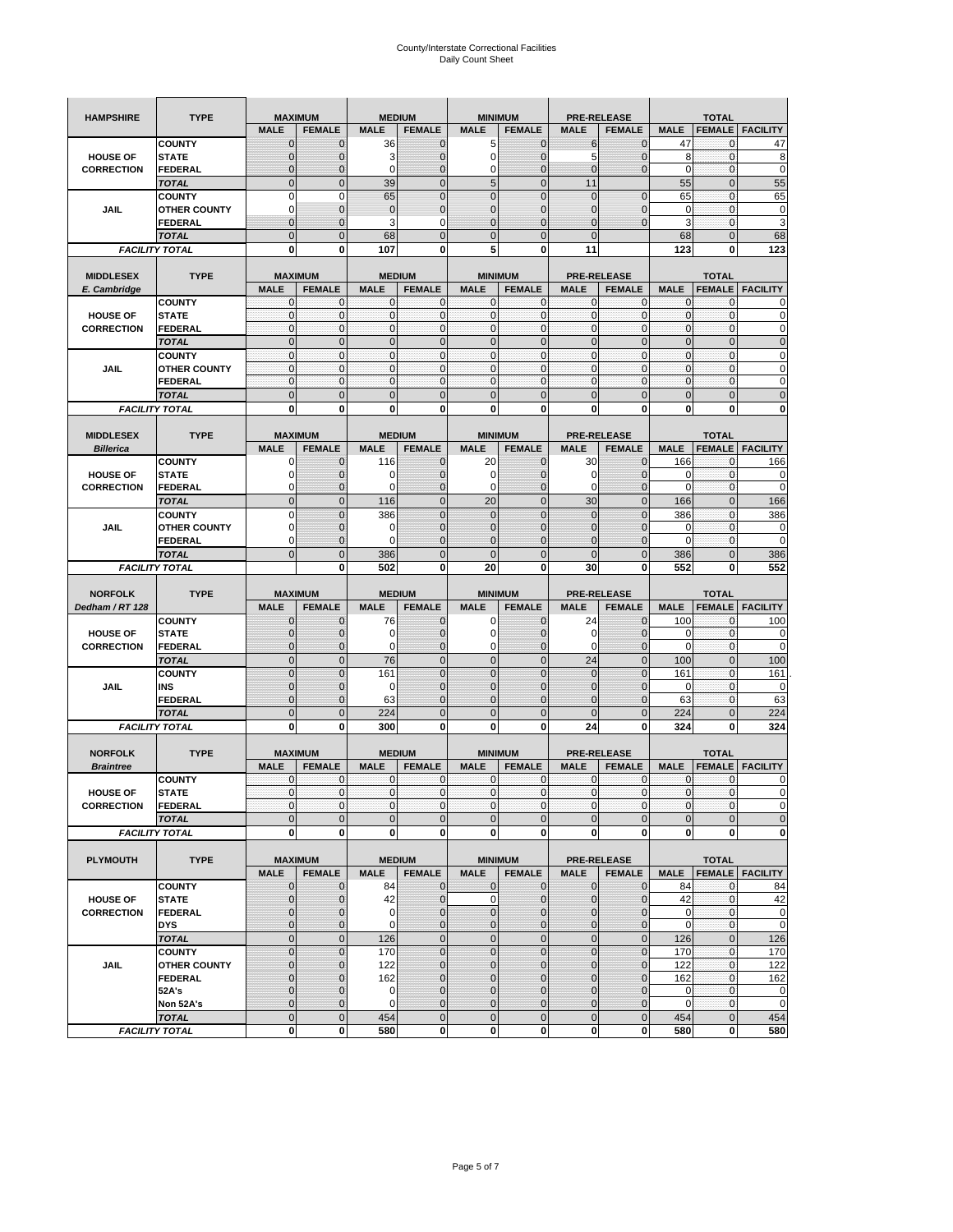# County/Interstate Correctional Facilities Daily Count Sheet

| <b>SUFFOLK</b>        | <b>TYPE</b>           |                              | <b>MAXIMUM</b> |             | <b>MEDIUM</b> |                | <b>MINIMUM</b> |                | <b>PRE-RELEASE</b> |             | <b>TOTAL</b>  |                 |
|-----------------------|-----------------------|------------------------------|----------------|-------------|---------------|----------------|----------------|----------------|--------------------|-------------|---------------|-----------------|
| <b>Nashua Street</b>  |                       | <b>MALE</b>                  | <b>FEMALE</b>  | <b>MALE</b> | <b>FEMALE</b> | <b>MALE</b>    | <b>FEMALE</b>  | <b>MALE</b>    | <b>FEMALE</b>      | <b>MALE</b> | <b>FEMALE</b> | <b>FACILITY</b> |
|                       | <b>COUNTY</b>         | $\Omega$                     | $\mathbf{0}$   | 426         | $\Omega$      | $\mathbf{0}$   | $\Omega$       | $\mathbf{0}$   | $\Omega$           | 426         | $\Omega$      | 426             |
| JAIL                  | <b>OTHER COUNTY</b>   | $\Omega$                     | $\Omega$       | $\Omega$    | 0             | $\Omega$       | $\Omega$       | $\Omega$       | $\Omega$           | $\Omega$    | $\Omega$      | 0               |
|                       | <b>FEDERAL</b>        | $\mathbf{0}$                 | $\mathbf{0}$   | 0           | 0             | $\mathbf{0}$   | $\mathbf{0}$   | $\mathbf{0}$   | $\mathbf{0}$       | $\Omega$    | 0             | 0               |
|                       | <b>TOTAL</b>          | $\Omega$                     | $\Omega$       | 426         | $\Omega$      | $\overline{0}$ | $\Omega$       | $\Omega$       | $\Omega$           | 426         | $\Omega$      | 426             |
|                       | <b>FACILITY TOTAL</b> | 0                            | $\mathbf{0}$   | 426         | 0             | $\mathbf{0}$   | $\bf{0}$       | $\mathbf{0}$   | 0                  | 426         | 0             | 426             |
|                       |                       |                              |                |             |               |                |                |                |                    |             |               |                 |
| <b>SUFFOLK</b>        | <b>TYPE</b>           |                              | <b>MAXIMUM</b> |             | <b>MEDIUM</b> |                | <b>MINIMUM</b> |                | <b>PRE-RELEASE</b> |             | <b>TOTAL</b>  |                 |
| South Bay             |                       | <b>MALE</b>                  | <b>FEMALE</b>  | <b>MALE</b> | <b>FEMALE</b> | <b>MALE</b>    | <b>FEMALE</b>  | <b>MALE</b>    | <b>FEMALE</b>      | <b>MALE</b> | <b>FEMALE</b> | <b>FACILITY</b> |
|                       | <b>COUNTY</b>         | $\Omega$                     | $\mathbf{0}$   | 314         | 113           | $\mathbf{0}$   | $\mathbf{0}$   | 4              | 2                  | 318         | 115           | 433             |
| <b>HOUSE OF</b>       | <b>STATE</b>          |                              | $\overline{0}$ | $\Omega$    |               | $\Omega$       | O              | $\Omega$       | $\Omega$           | $\Omega$    |               | 1               |
| <b>CORRECTION</b>     | <b>FEDERAL</b>        | $\Omega$                     | $\overline{0}$ | 0           | $\Omega$      | $\mathbf{0}$   | $\mathbf{0}$   | $\Omega$       | 0                  | $\Omega$    | $\Omega$      | $\Omega$        |
|                       | <b>TOTAL</b>          | $\Omega$                     | $\overline{0}$ | 314         | 114           | $\mathbf 0$    | $\mathbf{0}$   | $\overline{4}$ | $\overline{2}$     | 318         | 116           | 434             |
|                       | <b>FACILITY TOTAL</b> | 0                            | 0              | 314         | 114           | $\mathbf{0}$   | 0              | 4              | $\mathbf{2}$       | 318         | 116           | 434             |
|                       |                       |                              |                |             |               |                |                |                |                    |             |               |                 |
| <b>WORCESTER</b>      | <b>TYPE</b>           |                              | <b>MAXIMUM</b> |             | <b>MEDIUM</b> |                | <b>MINIMUM</b> |                | <b>PRE-RELEASE</b> |             | <b>TOTAL</b>  |                 |
|                       |                       | <b>MALE</b>                  | <b>FEMALE</b>  | <b>MALE</b> | <b>FEMALE</b> | <b>MALE</b>    | <b>FEMALE</b>  | <b>MALE</b>    | <b>FEMALE</b>      | <b>MALE</b> | <b>FEMALE</b> | <b>FACILITY</b> |
|                       | <b>COUNTY</b>         |                              |                |             |               |                |                |                |                    | 185         | $\Omega$      | 185             |
| <b>HOUSE OF</b>       | <b>STATE</b>          |                              |                |             |               |                |                |                |                    | 0           | 0             | 0               |
| <b>CORRECTION</b>     | FEDERAL               |                              |                |             |               |                |                |                |                    | $\Omega$    | $\Omega$      | 0               |
|                       | <b>TOTAL</b>          | $\Omega$                     | $\mathbf{0}$   | $\Omega$    | $\mathbf 0$   | $\mathbf{0}$   | $\mathbf{0}$   | $\mathbf{0}$   | $\Omega$           | 185         | $\mathbf{0}$  | 185             |
|                       | <b>COUNTY</b>         |                              |                |             |               |                |                |                |                    | 320         | $\Omega$      | 320             |
| <b>JAIL</b>           | <b>OTHER COUNTY</b>   |                              |                |             |               |                |                |                |                    | $\Omega$    | $\Omega$      | 0               |
|                       | FEDERAL               |                              |                |             |               |                |                |                |                    | $\Omega$    | $\Omega$      | $\mathbf 0$     |
|                       | <b>TOTAL</b>          | $\cap$                       | $\Omega$       | $\Omega$    | $\mathbf{0}$  | $\mathbf{0}$   | $\Omega$       | $\Omega$       | $\Omega$           | 320         | $\Omega$      | 320             |
|                       | <b>FACILITY TOTAL</b> | $\Omega$                     | 0              | $\Omega$    | 0             | $\mathbf{0}$   | $\bf{0}$       | $\mathbf{0}$   | 0                  | 505         | O             | 505             |
|                       |                       |                              |                |             |               |                |                |                |                    |             |               |                 |
| <b>FEDERAL BUREAU</b> |                       | <b>STATE</b>                 |                |             |               |                |                |                |                    |             |               |                 |
| OF PRISONS            | <b>TYPE</b>           | <b>TOTAL</b>                 | 11             |             |               |                |                |                |                    |             |               |                 |
| <b>DYS</b>            | <b>TYPE</b>           | <b>STATE</b><br><b>TOTAL</b> | $\mathbf{1}$   |             |               |                |                |                |                    |             |               |                 |
|                       |                       | <b>STATE</b>                 |                |             |               |                |                |                |                    |             |               |                 |
| <b>INTERSTATES</b>    | <b>TYPE</b>           | <b>TOTAL</b>                 | 79             |             |               |                |                |                |                    |             |               |                 |

\*Data for county facilities is provided by the MA County Sheriffs.